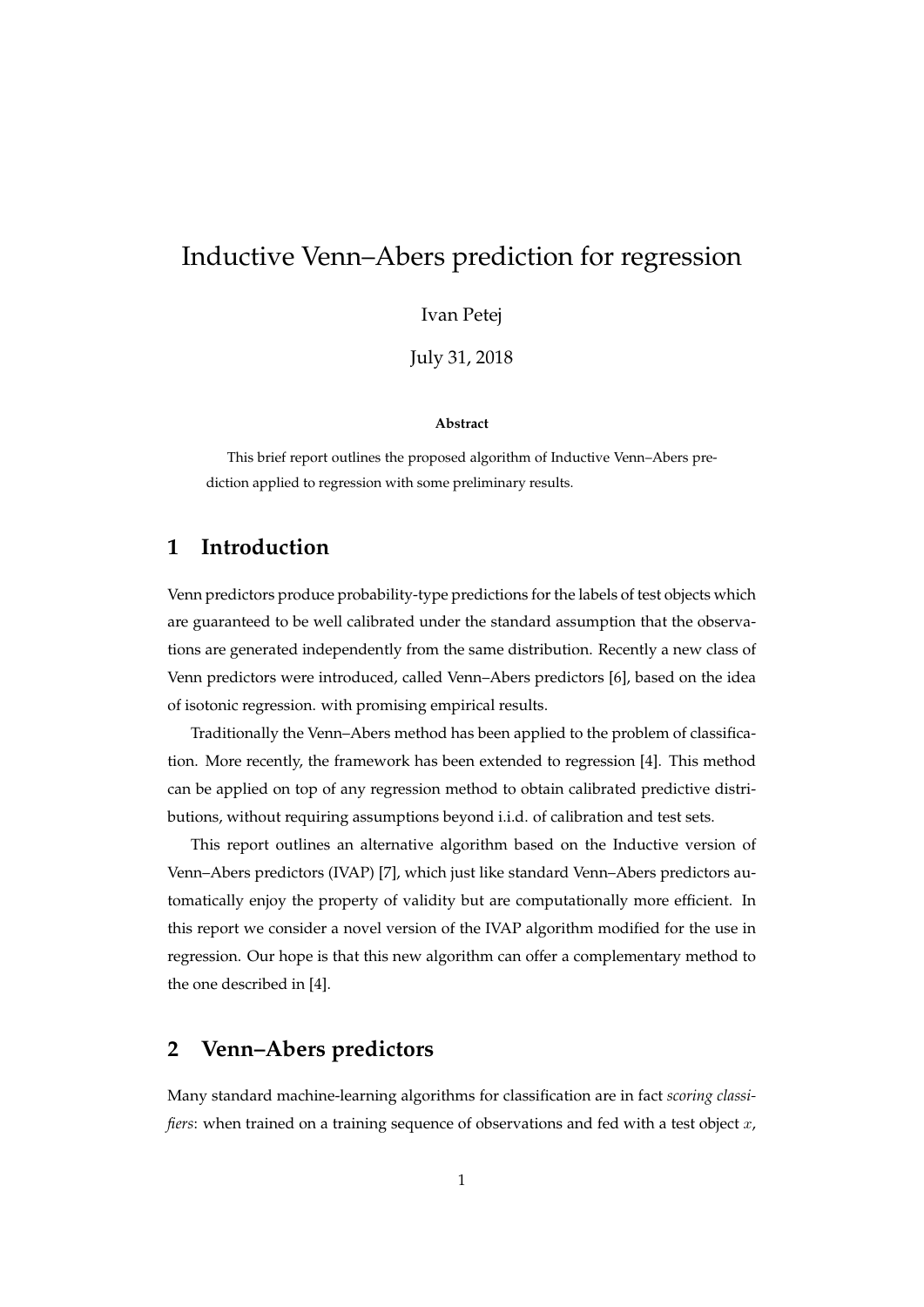they output a *prediction score*  $s(x)$ ; we will call  $s : \mathbf{X} \to \mathbb{R}$  the *scoring function* for that training sequence. The actual classification algorithm is obtained by fixing a threshold c and predicting the label of x to be 1 if and only if  $s(x) \ge c$  (or if and only if  $s(x) > c$ ). Alternatively, one could apply an increasing function  $g$  to  $s(x)$  in an attempt to "calibrate" the scores, so that  $g(s(x))$  can be used as the predicted probability that the label of  $x$  is 1.

Fix a scoring classifier and let  $(z_1, \ldots, z_l)$  be a training sequence of observations  $z_i =$  $(x_i, y_i)$ ,  $i = 1, \ldots, l$ . The most direct application [9] of the method of isotonic regression [1] to the problem of score calibration is as follows. Train the scoring classifier on the training sequence and compute the score  $s(x_i)$  for each training observation  $(x_i, y_i)$ , where s is the scoring function for  $(z_1, \ldots, z_l)$ . Let g be the increasing function on the set { $s(x_1), \ldots, s(x_l)$ } that maximizes the likelihood

$$
\prod_{i=1}^{l} p_i, \quad \text{where } p_i := \begin{cases} g(s(x_i)) & \text{if } y_i = 1 \\ 1 - g(s(x_i)) & \text{if } y_i = 0. \end{cases}
$$
 (1)

Such a function g is indeed unique  $[1,$  Corollary 2.1] and can be easily found using the "pair-adjacent violators algorithm" (PAVA, described in detail in the summary of [1] and in [2, Section 1.2]. We will say that g is the *isotonic calibrator* for  $((s(x_1), y_1), \ldots, (s(x_l), y_l))$ . To predict the label of a test object x, the direct method finds the closest  $s(x_i)$  to  $s(x)$ and outputs g(s(xi)) as its prediction. We will refer to this as the *direct isotonic-regression* (DIR) method.

The direct method is prone to overfitting as the same observations  $z_1, \ldots, z_l$  are used both for training the scoring classifier and for calibration without taking any precautions. The *Venn–Abers predictor* corresponding to the given scoring classifier is the multiprobabilistic predictor that is defined as follows. Try the two different labels, 0 and 1, for the test object  $x$ . Let  $s_0$  be the scoring function for  $(z_1, \ldots, z_l, (x, 0))$ ,  $s_1$  be the scoring function for  $(z_1, \ldots, z_l, (x, 1))$ ,  $g_0$  be the isotonic calibrator for

$$
((s_0(x_1), y_1), \ldots, (s_0(x_l), y_l), (s_0(x), 0)), \qquad (2)
$$

and  $g_1$  be the isotonic calibrator for

$$
((s_1(x_1), y_1), \ldots, (s_1(x_l), y_l), (s_1(x), 1)). \tag{3}
$$

The multiprobabilistic prediction output by the Venn–Abers predictor is  $(p_0, p_1)$ , where  $p_0 := g_0(s_0(x))$  and  $p_1 := g_1(s_1(x))$ . (And we can expect  $p_0$  and  $p_1$  to be close to each other unless DIR overfits grossly.) The Venn–Abers predictor is described as Algorithm 1.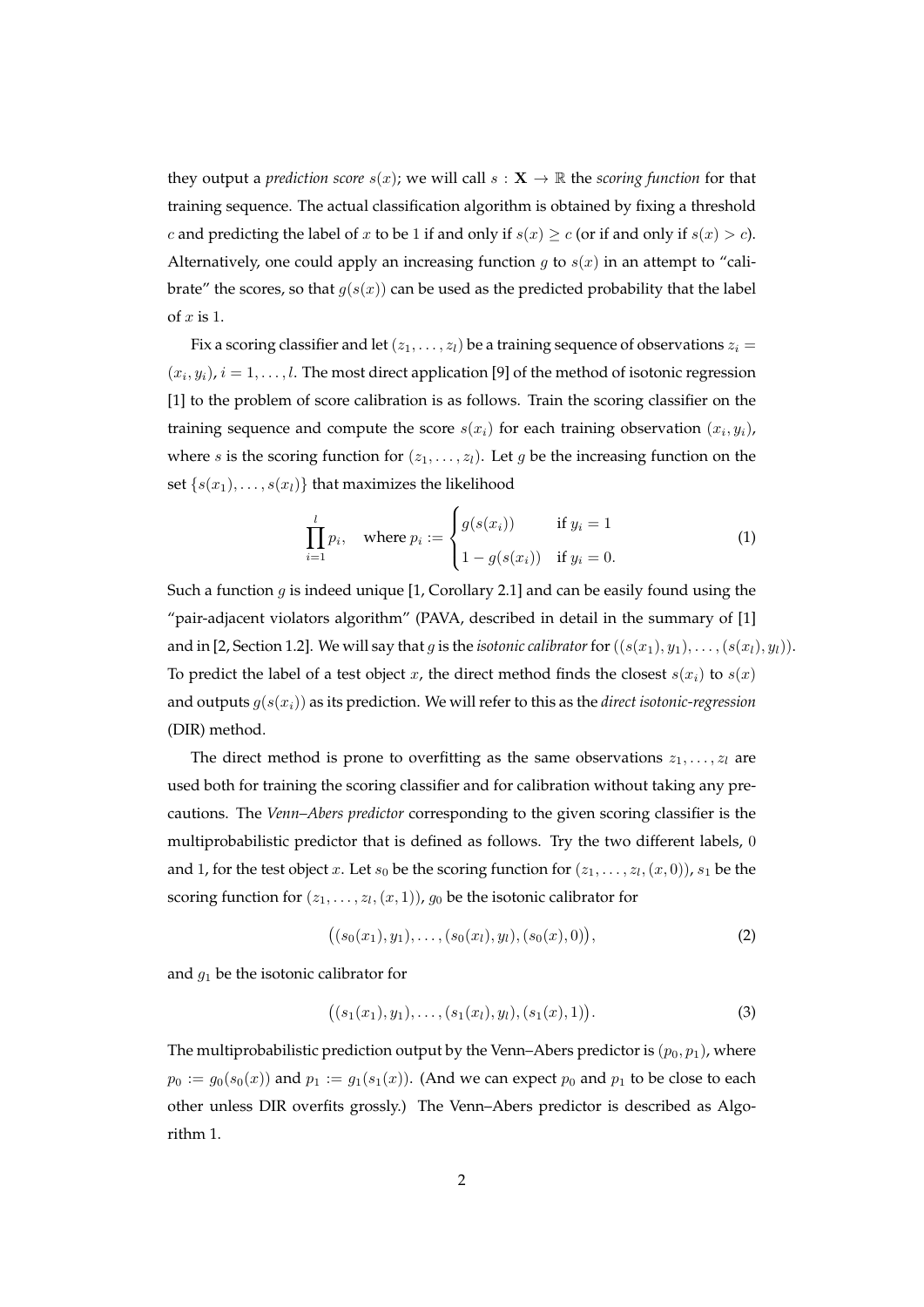**Algorithm 1** Venn–Abers predictor

**Input:** training sequence  $(z_1, \ldots, z_l)$ **Input:** test object x **Output:** multiprobabilistic prediction  $(p_0, p_1)$ **for**  $y \in \{0, 1\}$  **do** set  $s_y$  to the scoring function for  $(z_1, \ldots, z_l, (x, y))$ set  $q_u$  to the isotonic calibrator for  $(s_y(x_1), y_1), \ldots, (s_y(x_l), y_l), (s_y(x), y)$ set  $p_y := g_y(s_y(x))$ 

The intuition behind Algorithm 1 is that it tries to evaluate the robustness of the DIR prediction. To see how sensitive the scoring function is to the training set we extend the latter by adding the test object labelled in two different ways. And to see how sensitive the probabilistic prediction is, we again consider the training set extended in two different ways (if it is sensitive, the prediction will be fragile even if the scoring function is robust). For large data sets and inflexible scoring functions, we will have  $p_0 \approx p_1$ , and both numbers will be close to the DIR prediction. However, even if the data set is very large but the scoring function is very flexible,  $p_0$  can be far from  $p_1$  (the extreme case is where the scoring function is so flexible that it ignores all observations apart from a few that are most similar to the test object, and in this case it does not matter how big the data set is). We rarely know in advance how flexible our scoring function is relative to the size of the data set, and the difference between  $p_0$  and  $p_1$  gives us some indication of this. Since Venn–Abers predictors output pairs of probabilities rather than point probabilities, we need to fit them in the standard framework extracting one probability p from  $p_0$  and  $p_1$ . Using log loss as a calibration metric, this is shown [6] to be given by:

$$
p = \frac{p_1}{1 - p_0 + p_1}.\tag{4}
$$

# **3 Inductive Venn–Abers predictors**

Venn–Abers predictors were originally introduced in [6] which also showed that Venn– Abers predictors are Venn predictors and, therefore, inherit all properties of validity of the latter. Despite the promising empirical results demonstrated in improving probabilistic class membership classification one of the drawbacks of the Venn–Abers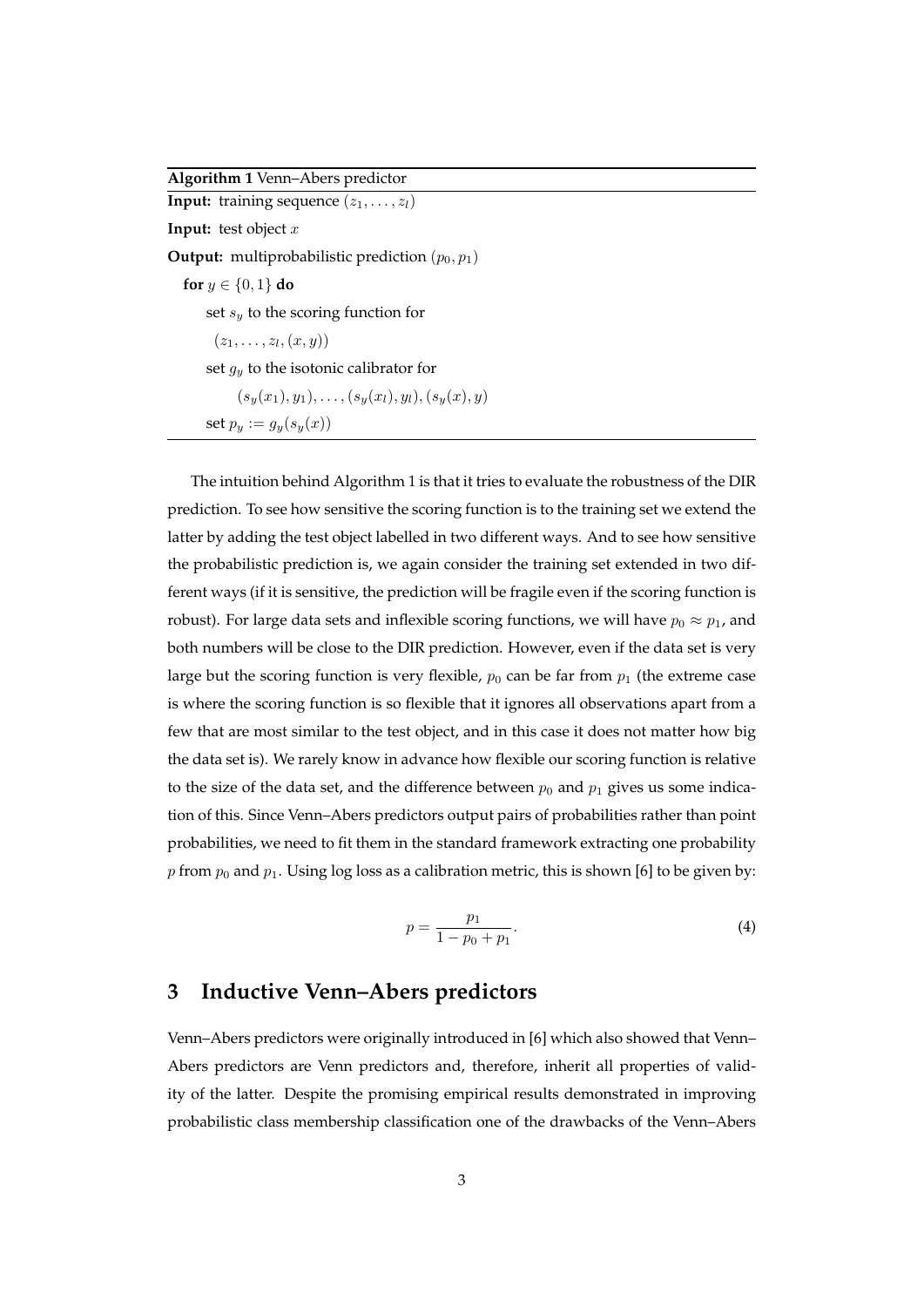method is in its computational inefficiency (as an example in Algorithm 1 the underlying algorithm needs to be retrained twice for each new test example).

Inductive Venn–Abers predcitors (IVAPs), introduced in [7] overcome the computational inefficiency of the standard Venn–Abers method. Consider data sequences (usually loosely referred to as sets) consisting of *observations*  $z = (x, y)$ , each observation consisting of an *object* x and a *label*  $y \in \{0, 1\}$ ; we only consider binary labels. We are given a training set whose size will be denoted l. Just like VAPs described in the previous section, IVAP are defined in terms of a scoring algorithm. he IVAP computational steps are as follows:

- Divide the training set of size l into two subsets, the *proper training set* of size m and the *calibration set* of size k, so that  $l = m + k$ .
- Train the scoring algorithm on the proper training set.
- Find the scores  $s_1, \ldots, s_k$  of the calibration objects  $x_1, \ldots, x_k$ .
- When a new test object  $x$  arrives, compute its score  $s$ . Fit isotonic regression to  $(s_1, y_1), \ldots, (s_k, y_k), (s, 0)$  obtaining a function  $f_0$ . Fit isotonic regression to  $(s_1, y_1), \ldots, (s_k, y_k), (s, 1)$  obtaining a function  $f_1$ . The multiprobability prediction for the label y of x is the pair  $(p_0, p_1) := (f_0(s), f_1(s))$  (intuitively, the prediction is that the probability that  $y = 1$  is either  $f_0(s)$  or  $f_1(s)$ ).

Notice that the multiprobability prediction  $(p_0, p_1)$  output by an IVAP always satisfies  $p_0 < p_1$ , and so  $p_0$  and  $p_1$  can be interpreted as the lower and upper probabilities, respectively; in practice, they are close to each other for large training sets.

The main step within th inductive Venn–Abers framework is the precompuation of  $f_0$  and  $f_1$  for any possible value of the score using the calibration set. This is done efficiently using the geometric representation of isotonic regression as the slope of the GCM (greatest convex minorant) of the CSD (cumulative sum diagram): see [2], pages 9–13 (especially Theorem 1.1). Given the scores  $s_1, \ldots, s_k$  of the calibration objects, the prediction rule for computing the IVAP's predictions can be computed in time  $O(k \log k)$  and space  $O(k)$ . Its application to each test object takes time  $O(\log k)$ . Given the sorted scores of the calibration objects, the prediction rule can be computed in time and space  $O(k)$ .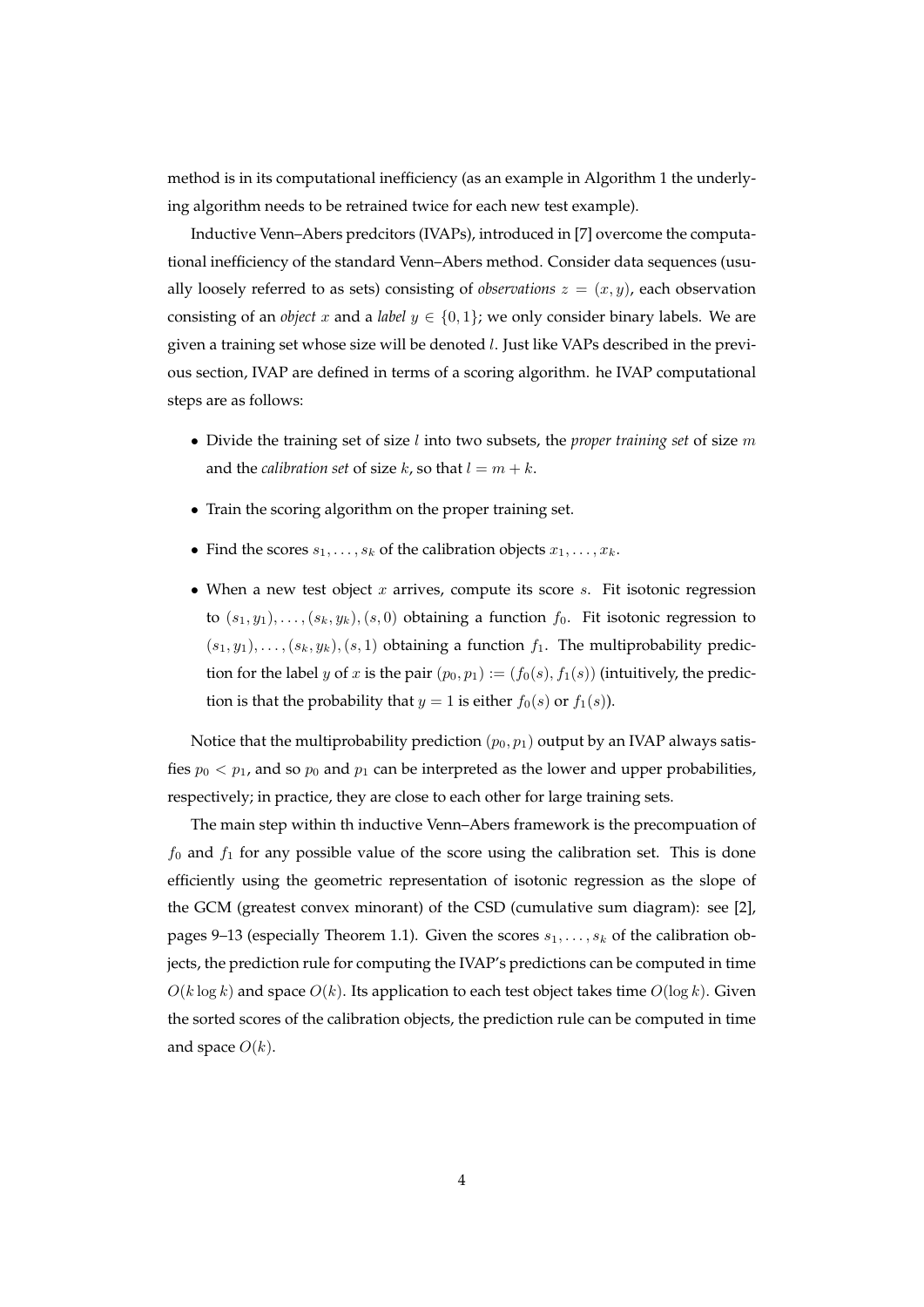### **4 Inductive Venn–Abers method applied to regression**

Traditionally the Venn–Abers method has been applied to the problem of classification. More recently, the framework has been extended to regression [4]. As the authors show in moving from the binary classification (where the labels  $y \in (0,1)$ ) to the regression problem (where  $y \in (-\infty, \infty)$ ), the approach is to map the original regression setting onto a binary classification setting on which we can apply Venn-Abers prediction.

In this report we apply a similar method and assume that within the regression setting the scores s are given by the underlying algorithm as predictions for the true labels y. Let us assume we have a training set with a total of  $n$  examples given by  $(s_1, \ldots, s_n, y_1, \ldots, y_n)$  (and for simplicity, let us assume that the *n* examples consist of unique scores s). Next let us select a threshold  $y_i$  where i corresponds to the chosen integer i in  $i = 1, \ldots, n$ . We then map the original labels  $y_1, \ldots, y_n$  into a set of labels  $y'_1, \ldots, y'_n$  such that  $y'_n = 0$  if  $y_n = \langle y_i \rangle$  and 1 otherwise. This transforms a regression problem into a binary classification problem where  $y'_1, \ldots, y'_n \in (0,1)$  and which allows us to then apply the standard IVAP method (as summarised in Algorithms 2-6 in [7]) to the set  $(s_1, \ldots, s_n, y'_1, \ldots, y'_n)$  in order to precompute a set of functions  $(f_0(s_1, \ldots, s_n), f_1(s_1, \ldots, s_n))_i$  for a given threshold  $y_i$  above. After applying this step recursively a total of  $n$  times for each  $y_i$  we can precompute the full probability distribution  $(f_0(s_1, ..., s_n), f_1(s_1, ..., s_n))_{i=1,...,n}$ .

When a new example is presented to us from the test set with a score  $s_t$  our goal is to find a probability distribution for its label  $P(y_t)$ . In order to do so we use a binary search tree algorithm (as in [7]) to derive the corresponding values  $(p_0, p_1)_{i=1,...,n}$  =  $(f_0(s_t), f_1(s_t))_{i=1,\dots,n}$ . The corresponding probability  $P_i$  (derived using the minimax procedure as described by Equation 4) gives the cumulative probability  $P(y_t > y_i)$ , for each  $y_i$  in the calibration set.

Within the standard machine learning framework the  $n$  examples described above can originate either from the training or the calibration set. To keep this new algorithm in the same spirit of the work described in [7] we assume that the we are presented with both a training and a calibration set and the latter is used to precompute  $(f_0(s_1, \ldots, s_n), f_1(s_1, \ldots, s_n))_{i=1,\ldots,n}$  where the indices i now refer to the individual examples in the calibration set. This procedure is summarised in Algorithm 2 (referred to as the IVAPR algorithm).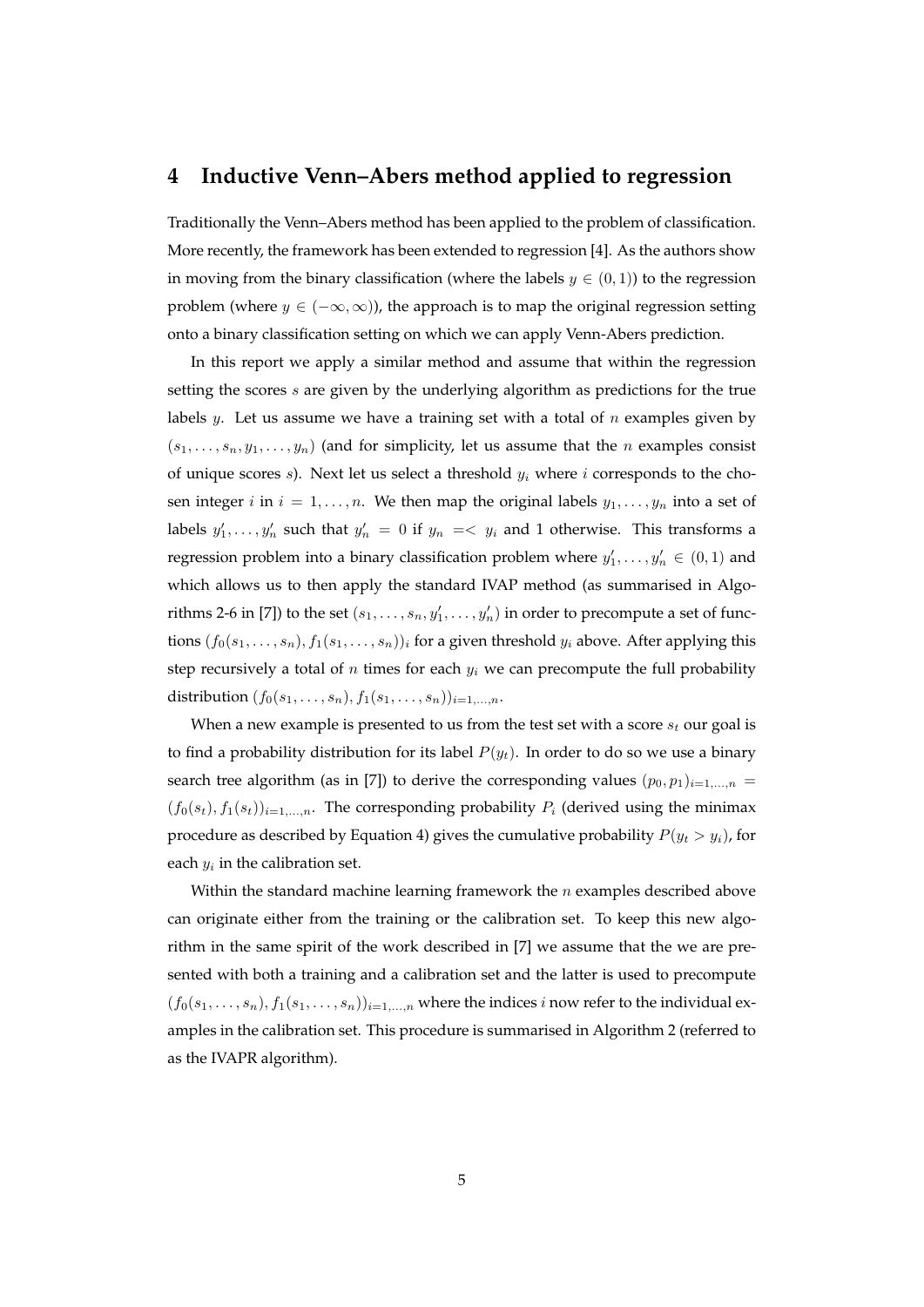**Algorithm 2** Inductive Venn–Abers regression (IVAPR) algorithm

**Input:** calibration sequence consisting of scores and labels  $(z_1, \ldots, z_n)$  $(s_1, \ldots, s_n; y_1, \ldots, y_n)$  for the underlying algorithm

- **Input:** test sequence of scores  $(s_1, \ldots, s_t)$  for the underlying algorithm
- **Output:** a set of probabilistic outputs  $P_i(y > y_i)$  for each element j in the test set and each  $y_i$  in the calibration set  $(y_1, \ldots, y_n)$
- 1: order the calibration sequence  $(z_1, \ldots, z_n)$  by values of  $(s_1, \ldots, s_n)$  in increasing order such that  $(z_1, \ldots, z_n) \longrightarrow (z_{\pi(1)}, \ldots, z_{\pi(n)})$  with  $s_{\pi(1)} < s_{\pi(2)}, \ldots < s_{\pi(n)}$
- 2: order the calibration sequence  $(z_1, \ldots, z_n)$  by values of  $(y_1, \ldots, y_n)$  in decreasing order such that  $(z_1, ..., z_k) \longrightarrow (z_{\mu(1)}, ..., z_{\mu(n)})$  with  $y_{\mu(1)} > y_{\mu(2)}, ... > y_{\mu(n)}$  and remember the mapping  $\pi_i \longrightarrow \mu_i$
- 3: map the real valued set  $(y_{\mu(1)},...,y_{\mu(n)})$  to new binary set set  $(y'_{\mu(1)},...,y'_{\mu(n)})=0$
- 4: generate new calibration set  $(s_{\pi(1)}, \ldots, s_{\pi(n)}; y'_{\pi \to \mu(1)}, \ldots, y'_{\pi \to \mu(n)})$
- 5: **for** each  $y'_{\mu(i)} \in (y'_{\mu(1)}, \ldots, y'_{\mu(n)})$  **do**
- 6: **set**  $y_{\mu(i)} = 1$
- 7: set  $(s_{\pi(1)},\ldots,s_{\pi(n)};y_{\pi\to\mu(1)},\ldots,y_{\pi\to\mu(n)})$  as an input into the standard IVAP algorithm described in [7]
- 8: derive  $(f_0, f_1)_i$  for  $y_i \leftarrow y_\pi \leftarrow y_\mu$
- 9: **for** each  $s_i$  in the test set  $(s_1, \ldots, s_t)$  **do**
- 10: find the corresponding payload using the binary search tree algorithm given by Algorithm 6 in [7]
- 11: use  $(p_0, p_1)_{i=1,...,n} = (f_0(s_t), f_1(s_t))_{i=1,...,n}$ to generate  $P_j(y > (y_1,..., y_n))$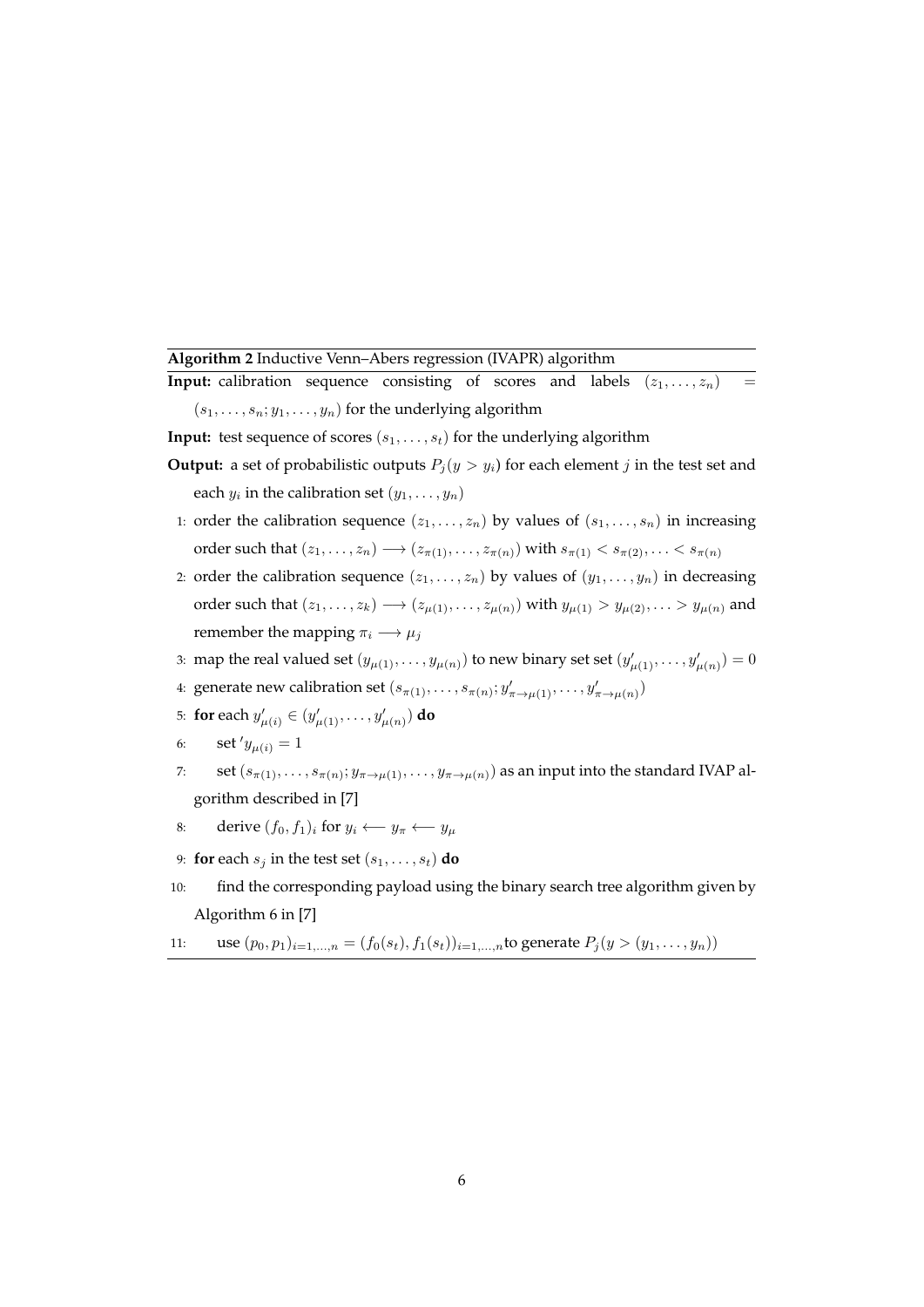#### **4.1 Computational efficiency**

The key steps in Algorithm 2 are precomputation which consists of sorting (steps 1 and 2) which compute in time  $O(n \log(n))$  each followed by a loop (steps 5-8) in which the IVAP algorithm is recursively applied for each possible threshold given by values of y in the calibration step (which computes in time  $O(n) \times O(n) = O(n^2)$ ) where n is the total number of examples in the calibration set. Given the sorted scores of the calibration objects, its application to each test object takes time  $O(\log t)$  where t is the number of examples in the test set.

# **5 Empirical results**

An example of Algorithm 2, developed in Python, uses a training dataset with  $n = 100$ training points generated from a known probability distribution where  $(s_1, \ldots, s_n)$  =  $(1, \ldots, 100)$  and  $y = s$ , i.e. the underlying algorithm is perfectly calibrated. This very preliminary test forms a "sanity check" to see whether the IVAPR derived distributions for different test points corresponds to the one expected by the (known) probability distribution generating the examples. Figure 1 shows the derived cumulative probability distributions  $P(y_t > y_n)$  and the probability density functions  $(\frac{dP(y_t > y)}{dy})$  for test points  $s_t = 30$  and  $s_t = 60$  respectively calculated using Algorithm 2. We can see that the maxima correspond to the values of  $s_t = y$  as expected which suggests that the algorithm likely produces valid prediction sets (needs further proof). The results above have been compared with those derived using the less computationally efficient PAVA Venn–Abers algorithm described in [6] and they are identical.

In order to test the Algorithm further on real-life datasets a set of experiments was run similar to those reported in [4]. In particular the datasets are:

- Facebook Metrics [3] dataset contains information about 500 Facebook posts. The goal is to predict the number of Total Interactions depending on the user behavior in a social network.
- Energy Efficiency [5] dataset contains energy analysis using 12 different simulated building shapes (totally 768 instances). The predicted value is Heating Load.

Each dataset was split into a training set (which was used to train the underlying algorithm and calibrate the scores) and a test set in a ratio of 2 : 1. The duplicate test scores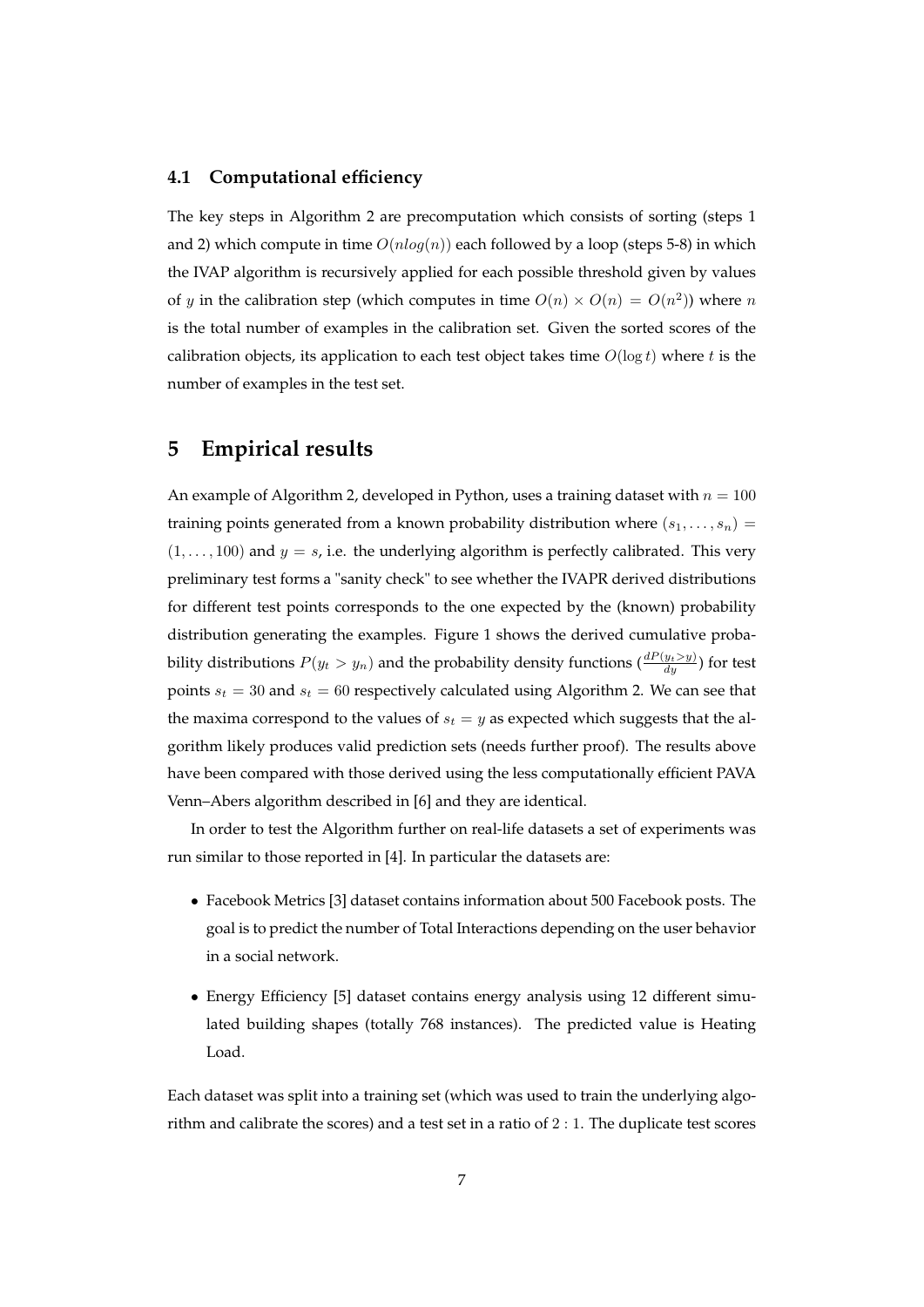

Figure 1: (a) Cumulative probability distributions and (b) probability density functions for an artificial dataset with known  $y = s$  and test examples  $s_t = 10$  and  $s_t = 60$ respectively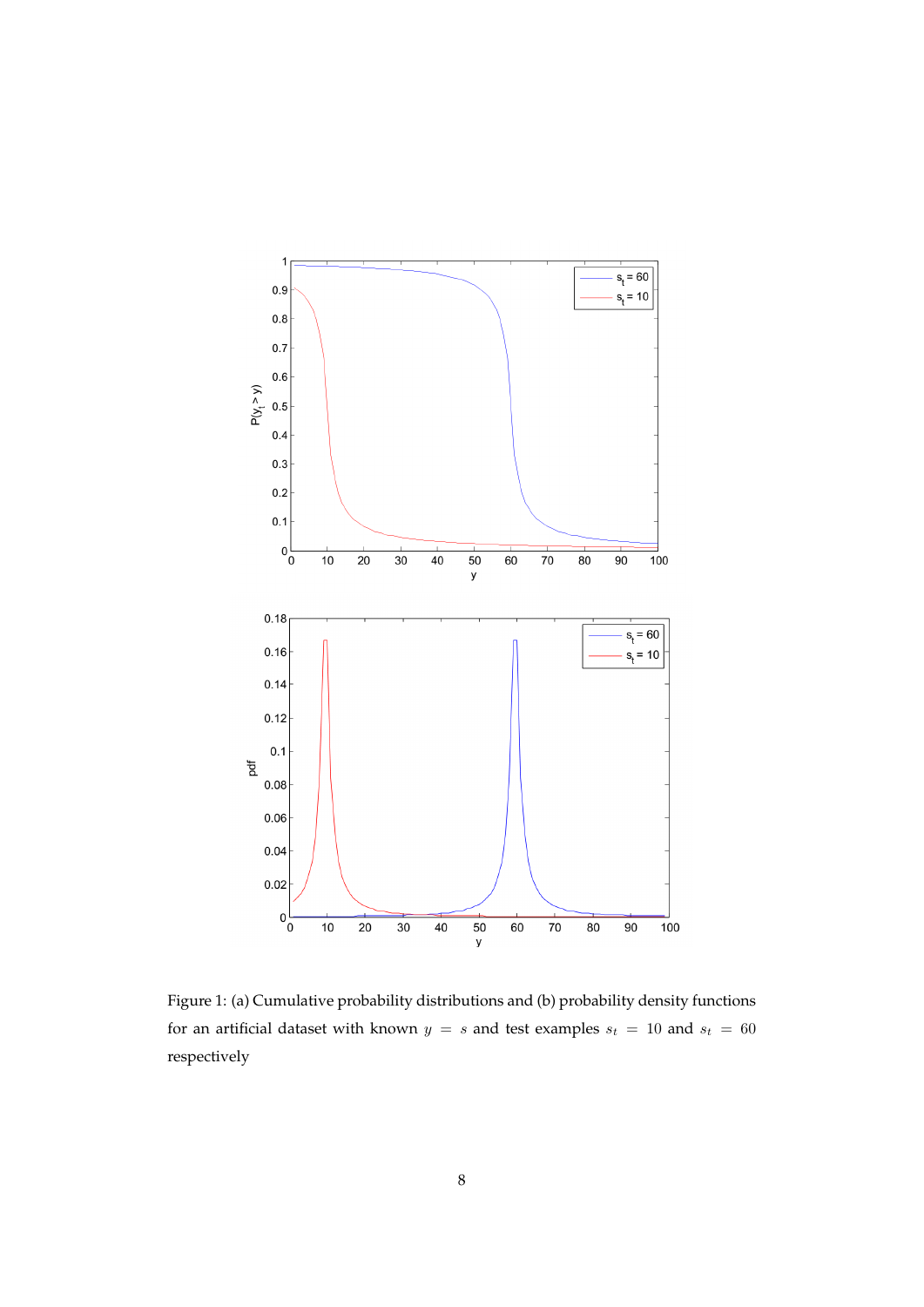were processed using the method analogous to the one reported in [7] Section 2. Each dataset was randomly permuted and the experiments repeated a total of 100 times.

The results of validity tests are summarised in Figure 2. The coverage on  $y$  axis means the percentage of test objects for which the predicted confidence covers the real value. The confidence level is the complement to 1 of the significance level and expresses the (chosen) probability that the confidence interval covers the true value of the label. As an example for a significance level of 90% and a corresponding confidence level of 10% (which corresponds to the point 0.1 on the x axis in Figure 2) the coverage is the percentage of all test points for which the cumulative probability  $P(y > y_t)$ where  $y_t$  is the true test label. For reference, the points along the diagonal correspond to ideal validity. We can ee that the IVAPR algorithm generates on average values close to the ideal for both data sets.

A further experiment was performed where the true labels were set as a randomly permuted artificial dataset with 500 elements  $(1, \ldots, 500)$  and the predicted labels were set to the true label plus an added element of Gaussian noise of  $\mathcal{N}(0, 1)$ . The dataset was split in a ratio of 3 : 2 and the aim of the IVAPR algorithm was to predict the most likely value for the label for the test point  $s_j$  chosen as  $y_t$  such that  $P_j(y > y_t)$  in line 11 of Algorithm 2 was closest to the median value of 0.5. Figure 3 shows the scatter plot of the estimated and true labels for the 200 points in the test set. We can see that the algorithm seems to output values very close to the true label with little or no bias.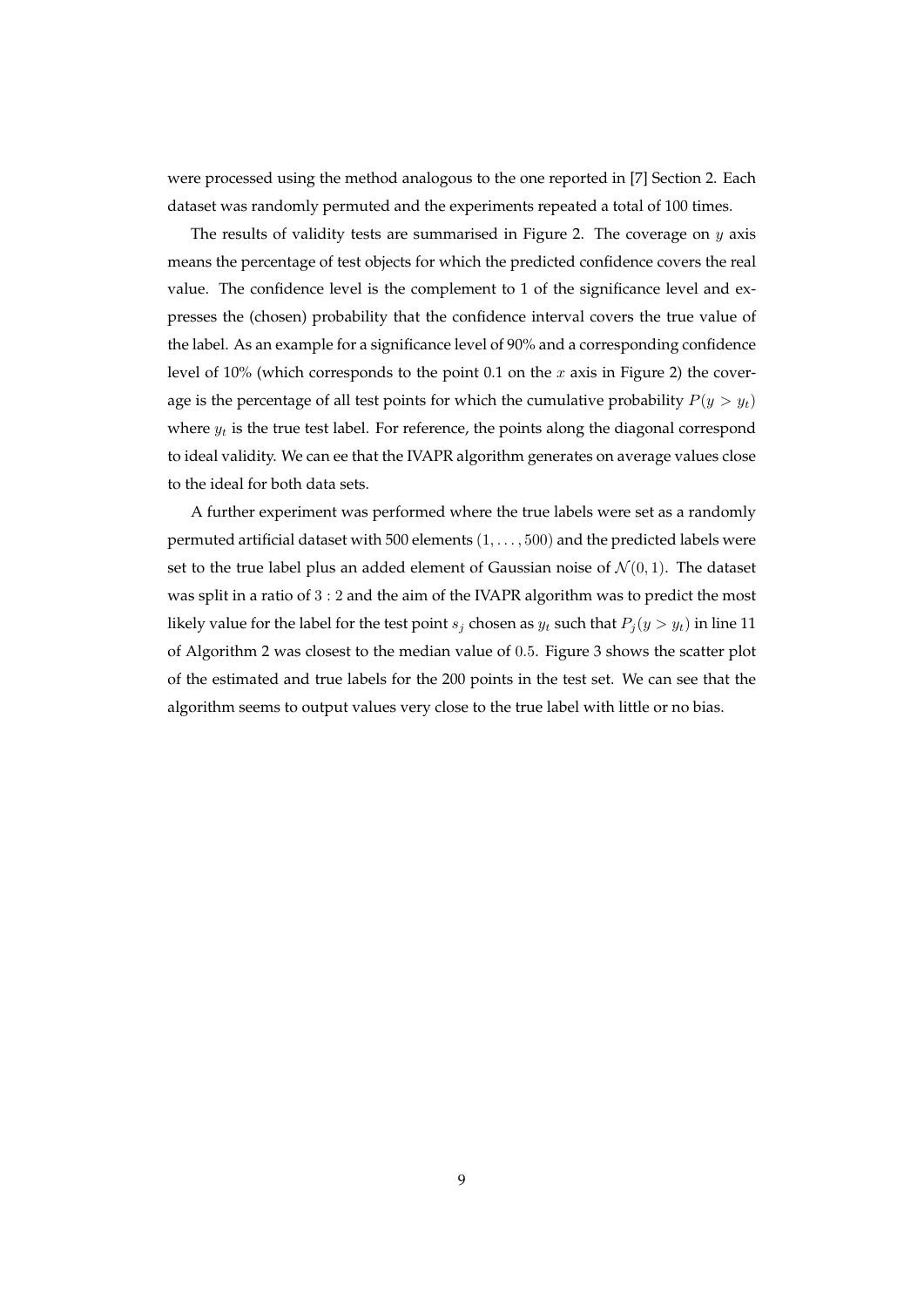

Figure 2: Coverage for different confidence levels produced by IVAPR on for (a) Facebook and (b) Energy Efficiency datasets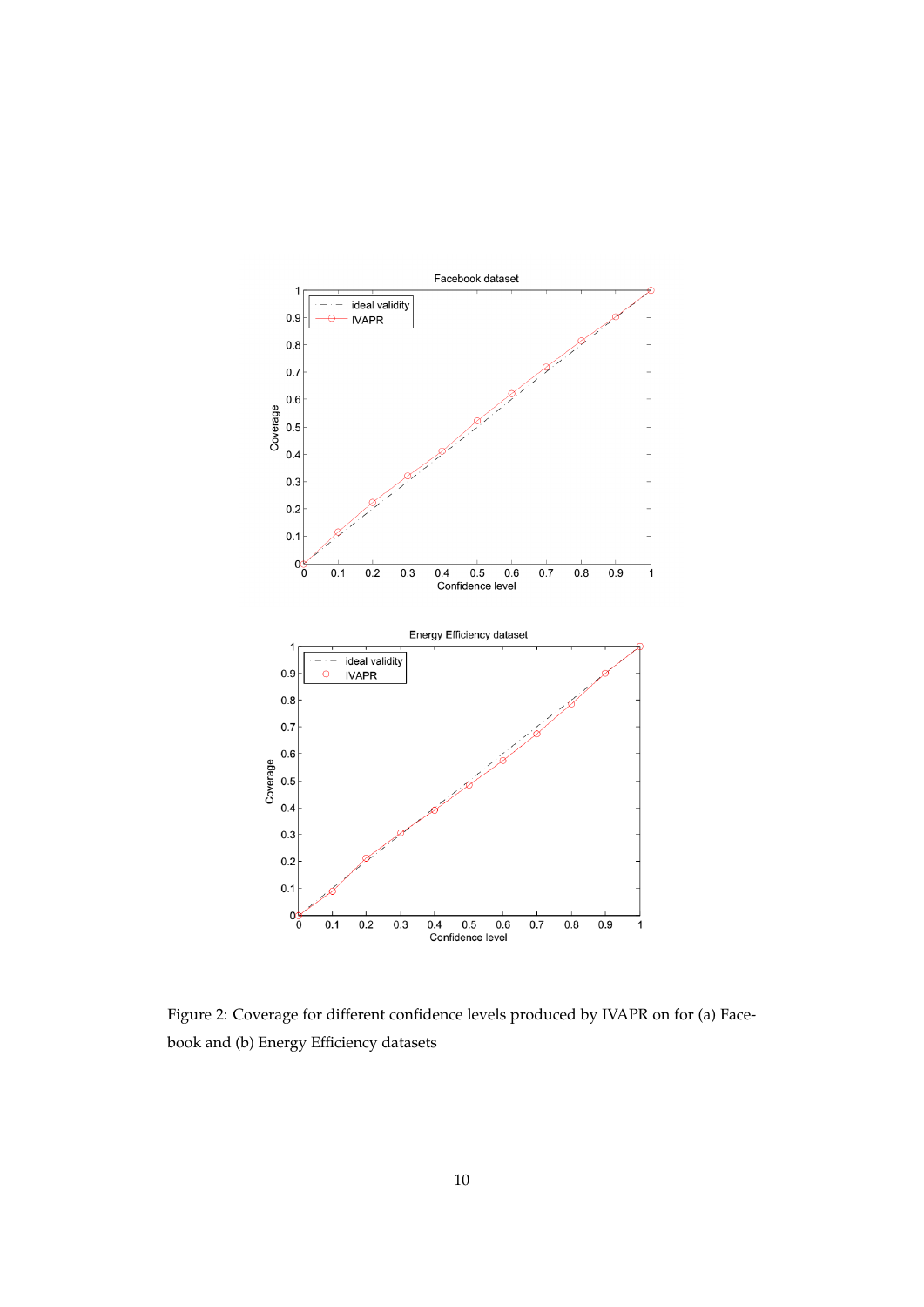

Figure 3: Estimated and true labels for the 200 points in the test set for an artificial dataset where the estimated label is equal to the true label with added Gaussian noise

In order to test the IVAPR algorithm on furthers, a total of 5 publicly available regression problem datasets from the UCI Repository was obtained: Machine Data (Machine), Concrete Data (Concrete), Forest Fires (Forest), Facebook Metric (Facebook) and Energy Efficiency (Energy). Five different algorithms were chosen as a basis for comparison: linear regression (Linear), polynomial regression (Poly), decision tree regression (Tree), random forest regression (RF) and support vector regression (SVR). Each dataset was randomly permuted and divided into a training set (70%) and test set (30%). Each underlying algorithm was then trained on the training set using 3 fold cross-validation with a range of hyperparameters and the optimal model then used to make the predictions on the test set. The predicted and the actual values for each test set and algorithm were then fed into the IVAPR algorithm which generated a set of probabilistic predictions for each dataset/algorithm combination. The results were compared using the *continuous ranked probability score* (CRPS) [8] given by:

$$
CRPS(F, y_i) = \int_{-\infty}^{\infty} (F(y) - \mathbf{1}_{y > y_i})^2 dy
$$

where **1** refers to the indicator function.

The results are summarised in Table 1. We can see that the IVAPR algorithm performs better on average than the simple point prediction of the underlying algorithms.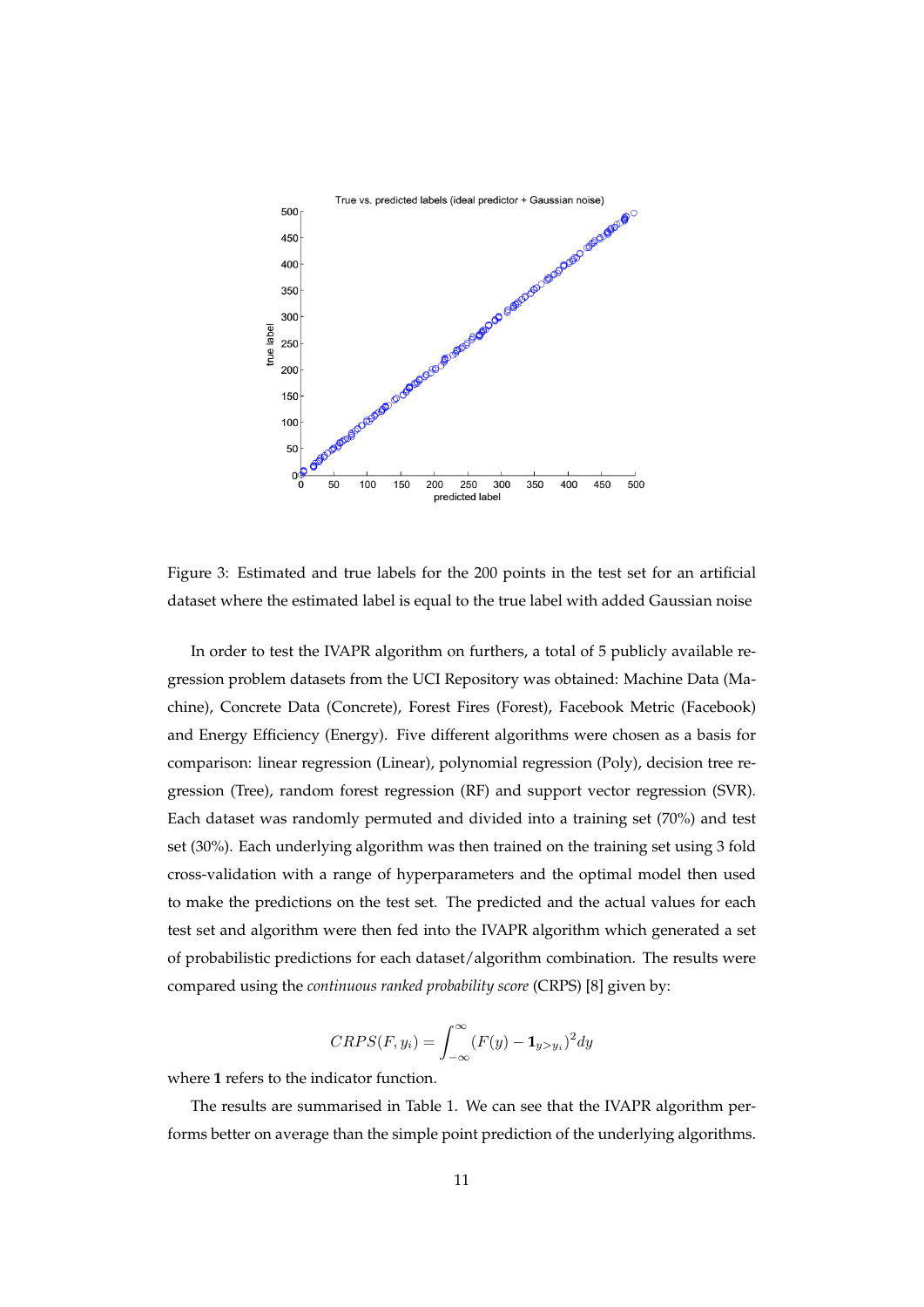Table 1: Continuous ranked probability scores for five underlying algorithms (A) and the IVAPR method (IVAPR) applied to five different datasets. The lowest values for each algorithm/dataset are shown in bold

|                                                                                                          | Linear          |               | Poly |  | Tree |                                                                     | RF |               | <b>SVR</b> |                |
|----------------------------------------------------------------------------------------------------------|-----------------|---------------|------|--|------|---------------------------------------------------------------------|----|---------------|------------|----------------|
|                                                                                                          |                 | <b>IVAPR</b>  |      |  |      | $A$ <i>IVAPR</i> $A$ <i>IVAPR</i> $A$ <i>IVAPR</i> $A$ <i>IVAPR</i> |    |               |            |                |
| Machine $\begin{array}{ l} 0.069 & 0.052 \\ \end{array}$ 0.245 0.217 0.033 0.030 0.026 0.022 0.318 0.279 |                 |               |      |  |      |                                                                     |    |               |            |                |
| Concrete 0.140 0.095                                                                                     |                 |               |      |  |      |                                                                     |    |               |            |                |
| Forest                                                                                                   |                 | $0.326$ 0.136 |      |  |      |                                                                     |    |               |            |                |
| Facebook   0.005 0.007                                                                                   |                 |               |      |  |      |                                                                     |    | $0.013$ 0.010 | 0.041      | 0.032          |
| Energy                                                                                                   | $ 0.069\rangle$ | 0.039         |      |  |      | $0.029$ 0.018 0.023 0.022 0.019 0.015                               |    |               |            | $ 0.018$ 0.016 |

# **6 Conclusion**

This report described a preliminary version into an alternative Inductive Venn–Abers algorithm applied to the problem of regression. A preliminary empirical study using artificial and real datasets suggests that the method could be complementary to the one reported in [4].

# **References**

- [1] Miriam Ayer, H Daniel Brunk, George M Ewing, William T Reid, and Edward Silverman. "An empirical distribution function for sampling with incomplete information". In: *The Annals of Mathematical Statistics* 26.4 (1955), pp. 641–647.
- [2] Daniel H Brunk, Richard E Barlow, Daniel J Bartholomew, and James M Bremner. *Statistical inference under order restrictions (the theory and application of isotonic regression)*. Tech. rep. DTIC Document, 1972.
- [3] Sérgio Moro, Paulo Rita, and Bernardo Vala. "Predicting social media performance metrics and evaluation of the impact on brand building: A data mining approach". In: *Journal of Business Research* 69.9 (2016), pp. 3341–3351.
- [4] Ilia Nouretdinov, Denis Volkhonskiy, Pitt Lim, Paolo Toccaceli, and Alexander Gammerman. "Inductive Venn-Abers Predictive Distribution". In: *Proceedings of Machine Learning Research* 91 (2018), pp. 1–22.